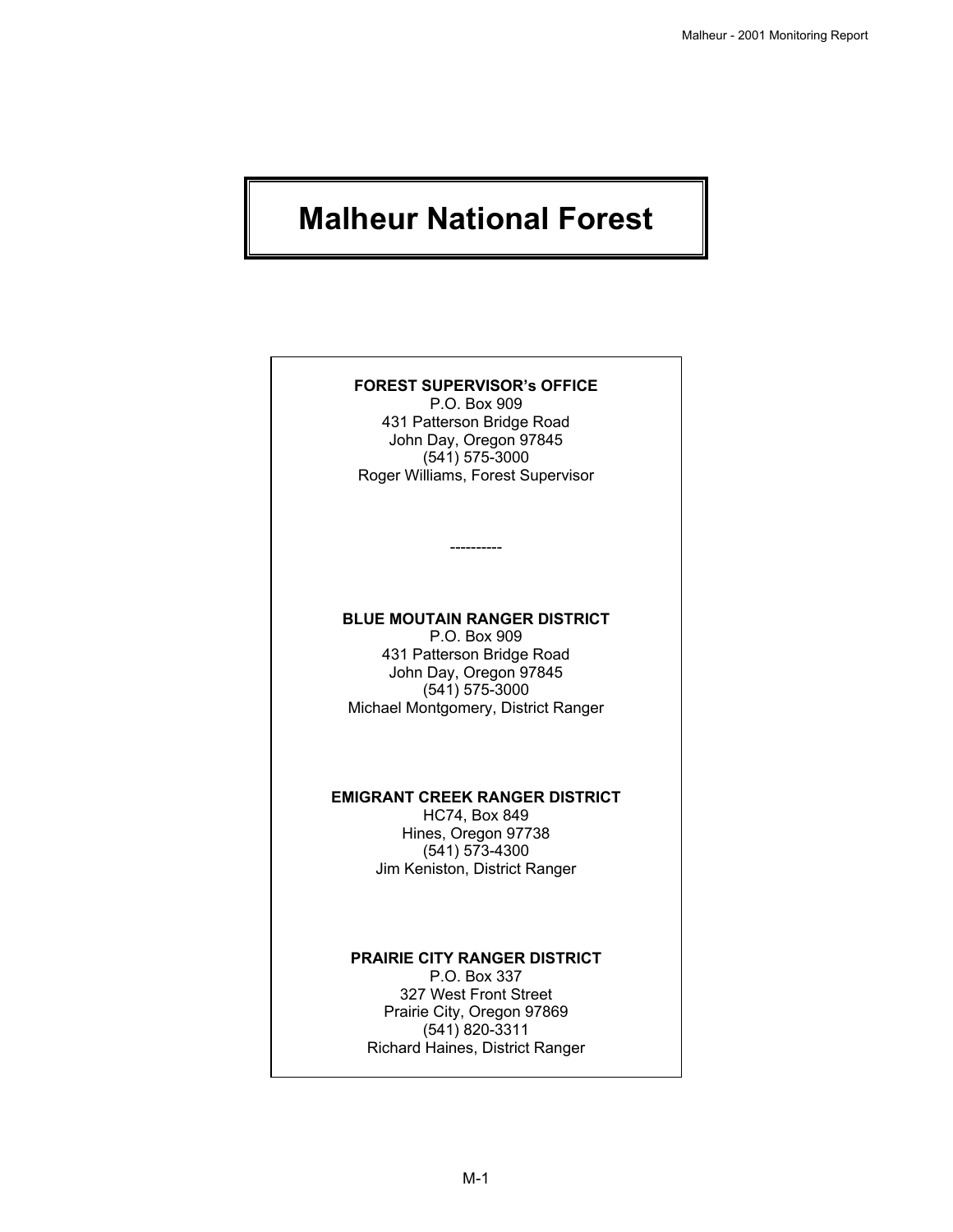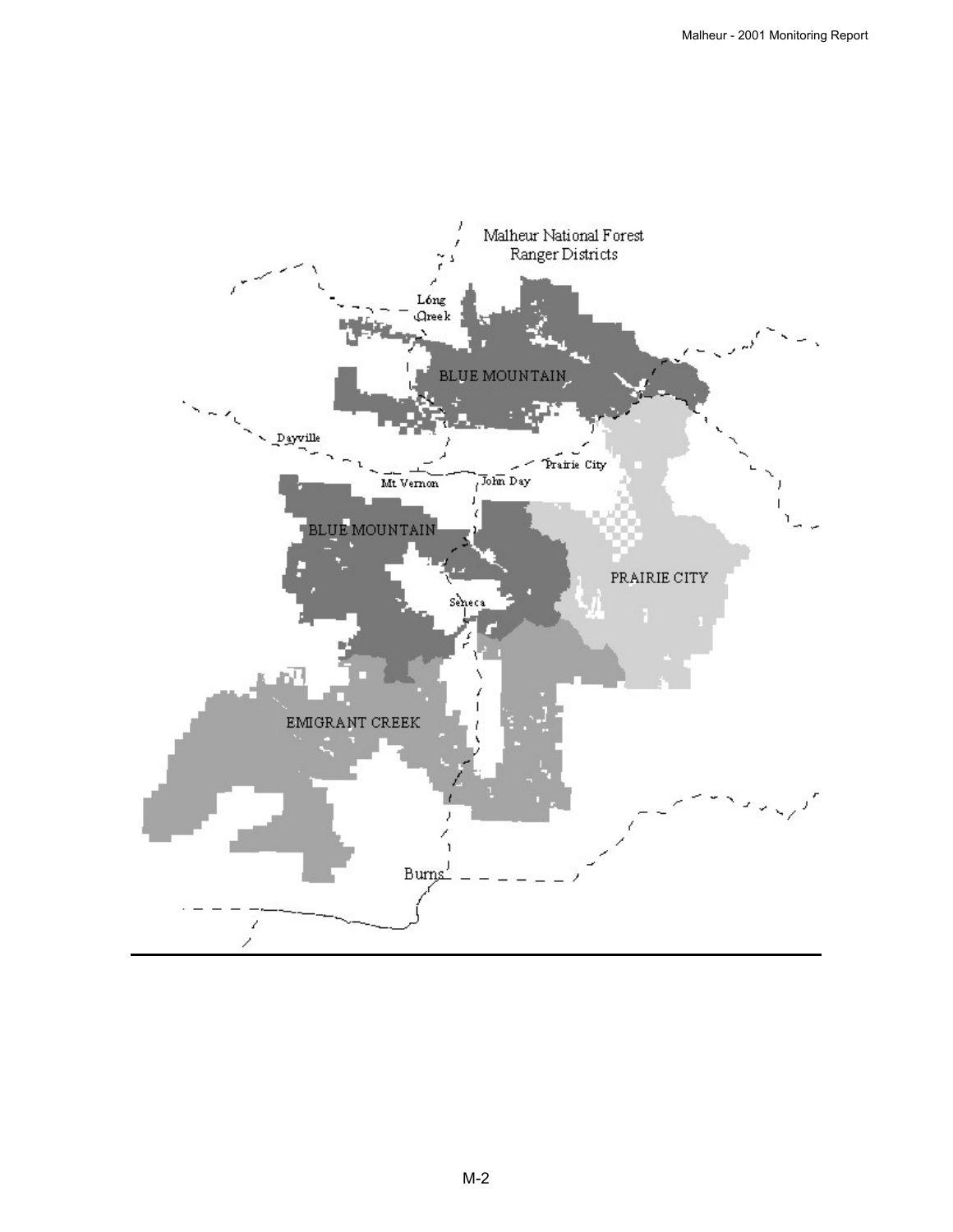# **SECTION M**

# **Table of Contents**

### Page

### FOREST PLAN MONITORING ITEMS

| ltem 15 |  |
|---------|--|
| Item 16 |  |
| Item 30 |  |
|         |  |
|         |  |

### LIST OF TABLES AND FIGURES **Page**

# Table M-1 Trail Maintenance ...........................................................................................M- 9 Table M-2 Forest Accomplishments – Fiscal Year 2001 .................................................M-15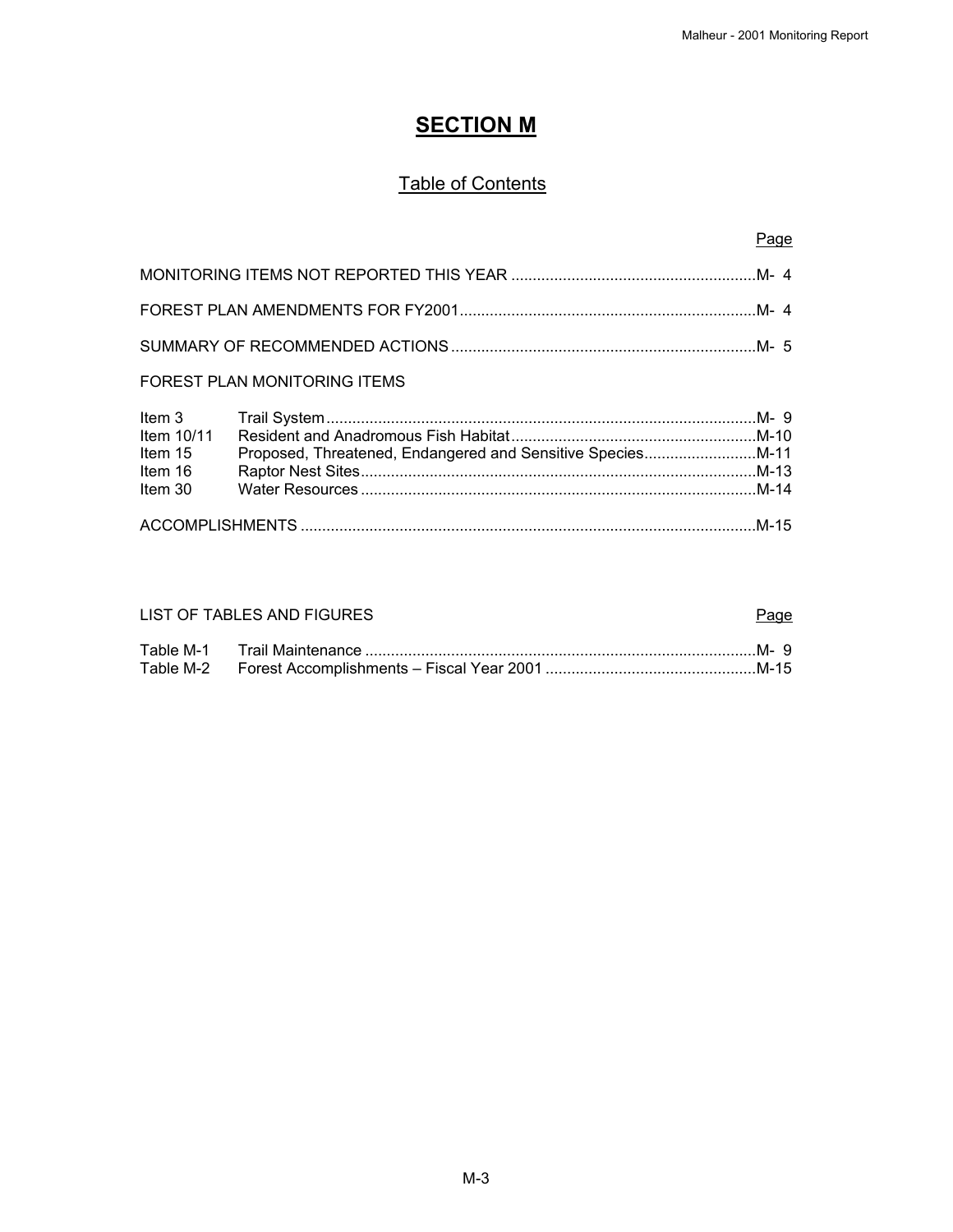# **MONITORING ITEMS NOT REPORTED FOR FY2001**

A number of Monitoring Items from the Malheur Forest's 1995 Monitoring and Evaluation Plan were not reported in FY2001. Some items only need to be reported every few years in order to detect trends. Other items were purposely deferred pending updated monitoring protocols or direction, and some were deferred due to lack of funding. Some items not found in this section were reported in Section C, the coordinated monitoring items.

Several monitoring items scheduled for monitoring in FY2001 were not reported for a variety of reasons, such as personnel turnover or other work priorities.

Monitoring Items that were not reported are as follows:

- Item 9 Visual Resources
- Item 12 Dead and Defective Tree Habitat
- Item 19 Range Allotment Status
- Item 20 Range Improvements
- Item 21 Range AUMs, Utilization, and Condition
- Item 22 Managing Competing and Unwanted Vegetation
- Item 34 Road Mileage and Open Road Density
- Item 35 Administrative Facilities
- Item 37 Program Budgets, Expenditures, and Accomplishments
- Item 38 Costs and Values
- Item 39 Local Income
- Item 40 Local Employment
- Item 41 Payments to Counties

## **FOREST PLAN AMENDMENTS**

There were three nonsignificant Forest Plan amendments prepared in FY2001.

| Amendment Number | <b>Summary and Comments</b>                                                                                                                                                                    |
|------------------|------------------------------------------------------------------------------------------------------------------------------------------------------------------------------------------------|
| 52               | Triangle Land Exchange. Relocated two dedicated old growth blocks<br>outside of lands legislated to be exchanged.                                                                              |
| 53               | Olmstead Vegetative and Road Management Project. Allows reduction<br>of big game cover, loss of visual retention characteristics along Hwy 26,<br>and adjusts dedicated old growth boundaries. |
| 54               | PARASOL Vegetation and Watershed Management Project. Relocation<br>of designated old growth and designation of replacement old growth<br>within project area.                                  |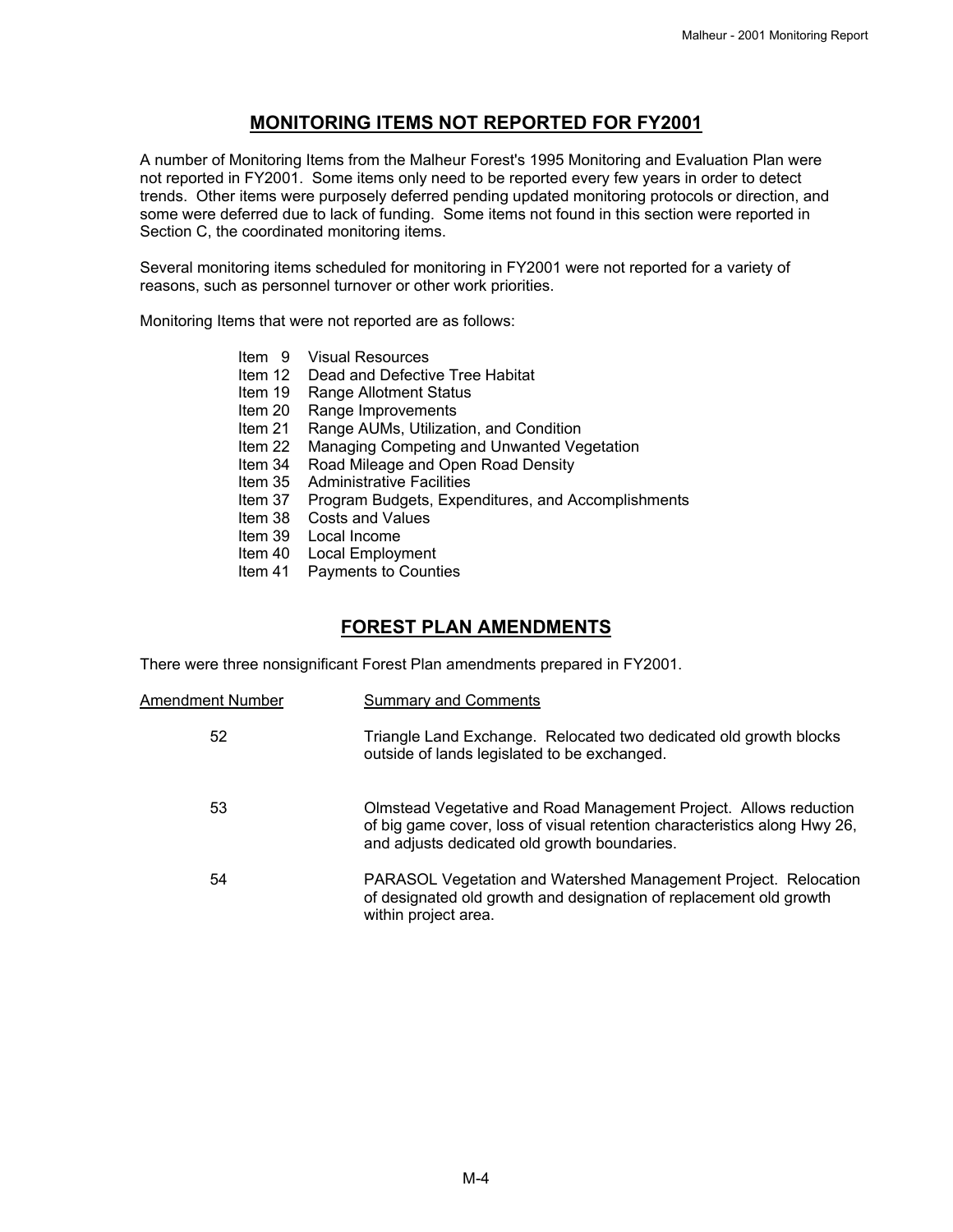# **SUMMARY OF FINDINGS AND RECOMMENDED ACTIONS**

The Summary of Recommended Actions, beginning on page M-6, lists all Malheur Monitoring Items and whether they were deferred, consolidated with the other Blue Mountain Forests (Section C), or reported in this section (M). The table summarizes the key findings and the recommended actions to be taken because of this year's monitoring for the Malheur National Forest. A more complete analysis of reported monitoring items can be found later in this section (M) or in the Coordinated Monitoring Section (C).

Categories of recommended actions are identified in the table as follows:

**Change Practices (CP)** - Indicates that the results of current practices are outside the thresholds of variability and/or are not meeting specific direction set by the Forest Plan. A change in practice or procedure may be needed.

**Further Evaluation (FE)** - Indicates that results may or may not have exceeded the threshold of variability, but additional information or evaluation is needed to better identify the cause of the concern and/or determine future actions.

**Amend Forest Plan (AP)** - Indicates that results are inconsistent with the Forest Plan, or the Forest Plan direction was not clear. The Forest Plan may need to be changed or clarified through the amendment or revision process.

**Continue Monitoring (CM)** - Indicates we will continue with the current protocol.

**Not Evaluated (NE)** – The monitoring item was not evaluated this year.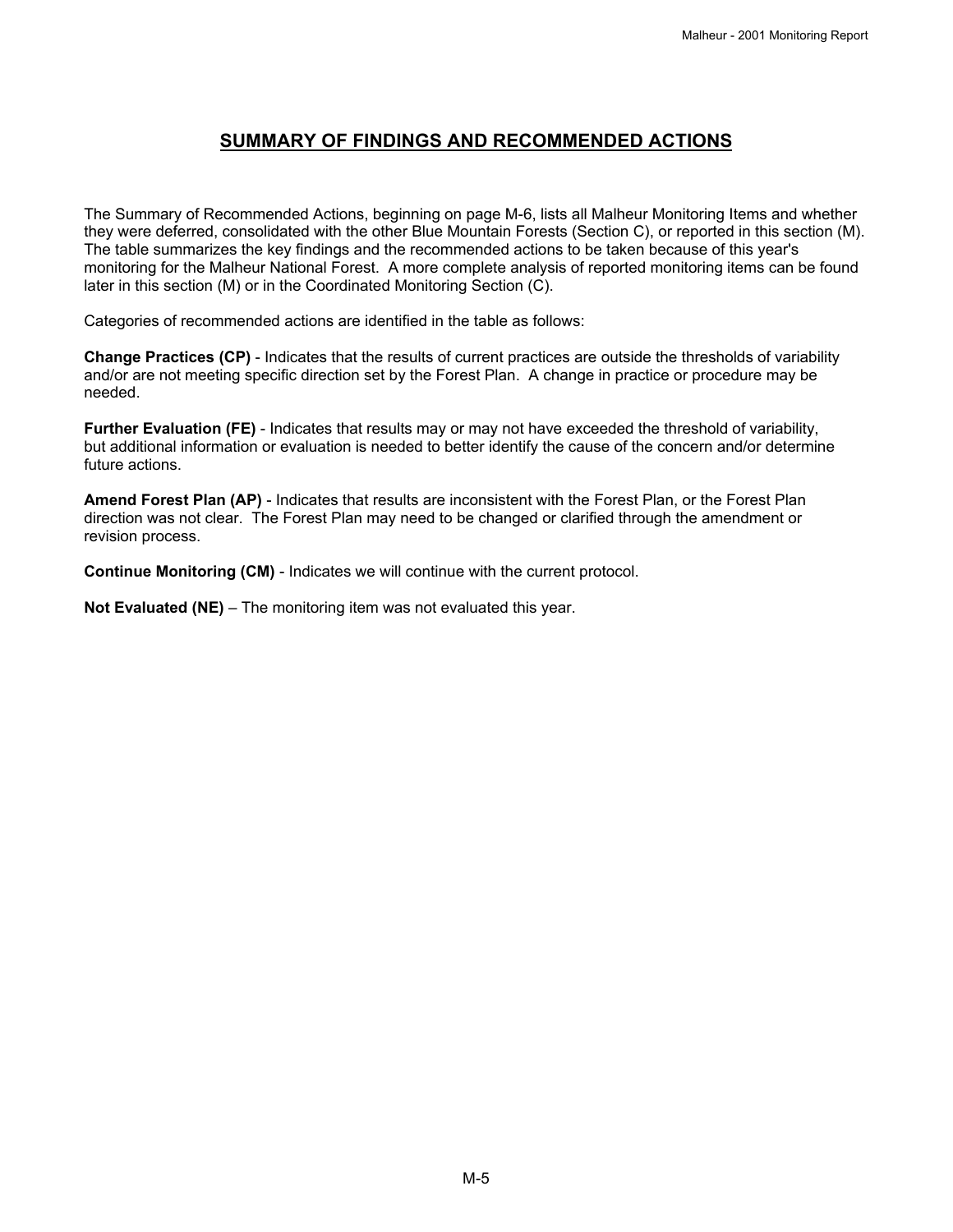Malheur - 2001 Monitoring Report Malheur – 2001 Monitoring Report

# Summary of Recommended Action **Summary of Recommended Action** ♦ **2001 Monitoring Report** ♦

♦ 2001 Monitoring Report ♦<br>Malheur National Forest Malheur National Forest

|                    |                   |                                                         |                |                    | 2001 Recommended Action |                         |                                                                                                                                                                                                   |
|--------------------|-------------------|---------------------------------------------------------|----------------|--------------------|-------------------------|-------------------------|---------------------------------------------------------------------------------------------------------------------------------------------------------------------------------------------------|
| Section*<br>Report | #iM               | Monitoring Item (MI)                                    | Action<br>2000 | Practice<br>Change | Further<br>Eval.        | Amend<br>Forest<br>Plan | Remarks**                                                                                                                                                                                         |
| COORD              |                   | Developed Recreation                                    | ŠΣ             |                    |                         |                         | implemented, and comments regarding fee demo<br>demand. Accessibility Transition Plan should be<br>campgrounds addressed. Continue to monitor.<br>Majority of facilities accommodating recreation |
| I                  | $\mathbf{\Omega}$ | Dispersed Recreation                                    | Ψ              |                    |                         |                         | Dropped in 95 Monitoring Plan.                                                                                                                                                                    |
| NAL                | ო                 | Trail System                                            | ŠΣ             |                    |                         |                         | reconstruction needs continues. Continue to monitor.<br>429 miles of trail maintained. 21% of winter and<br>mountain bike trails maintained. Backlog of trail                                     |
| I                  | 4                 | Semi-Primitive Recreation Setting                       | Ψ              |                    |                         |                         | Dropped in 95 Monitoring Plan.                                                                                                                                                                    |
| COORD              | 5                 | oso (NHO) andrical Newspir-                             | ΜC             |                    | $\times$                |                         | standards. Current direction allows uncontrolled cross-<br>country use. Trails strategy should be completed.<br>Generally, existing OHV trails don't meet use                                     |
| COORD              | ဖ                 | Wilderness                                              | Σ<br>Ö         |                    |                         |                         | Monitoring limited to social aspects. Minimal violations,<br>social Forest Plan standards maintained. Continue to<br>monitor.                                                                     |
| COORD              | Ľ                 | Wild and Scenic Rivers                                  | ŠΣ             |                    |                         |                         | Wild and Scenic river standards met. Continue to<br>monitor.                                                                                                                                      |
| COORD              | $\infty$          | Cultural and Historic Site Protection                   | 푼              |                    |                         |                         | 76 sites monitored, only 3 impacted by management<br>activities (grazing). Work with range and recreation<br>staffs to reduce impacts. Continue to monitor                                        |
| 出口                 | တ                 | Visual Resources                                        | Ψ              |                    |                         |                         | Not evaluated in FY2001.                                                                                                                                                                          |
| NAL                | 10/11             | Resident and Anadromous<br>Fish Habitat                 | 푼              |                    |                         |                         | implemented. Stronger project level monitoring is<br>Standards and guidelines were applied and<br>needed. Continue to monitor.                                                                    |
| 바<br>이             | 51                | Dead and Defective Tree Habitat                         | 씬              |                    |                         |                         | Not evaluated in FY2001.                                                                                                                                                                          |
|                    |                   | . Donott continuum and difficult information can be fou |                |                    |                         |                         | -1914 - Mal – Malbour: COOD – Coordinated MDDT – Accomplishment Part Toble – DEE-                                                                                                                 |

\* Report section where additional information can be found: MAL = Malheur; COORD = Coordinated; ACCOM RPT = Accomplishment Report Table. DEF=<br>--- Deferred (not evaluated for FY2001).<br>\*\* Items in quotation marks note ti \* Report section where additional information can be found: MAL = Malheur; COORD = Coordinated; ACCOM RPT = Accomplishment Report Table. DEF= Deferred (not evaluated for FY2001).

\*\* Items in quotation marks note title of items in the Coordinated Section if different from the Forest monitoring title.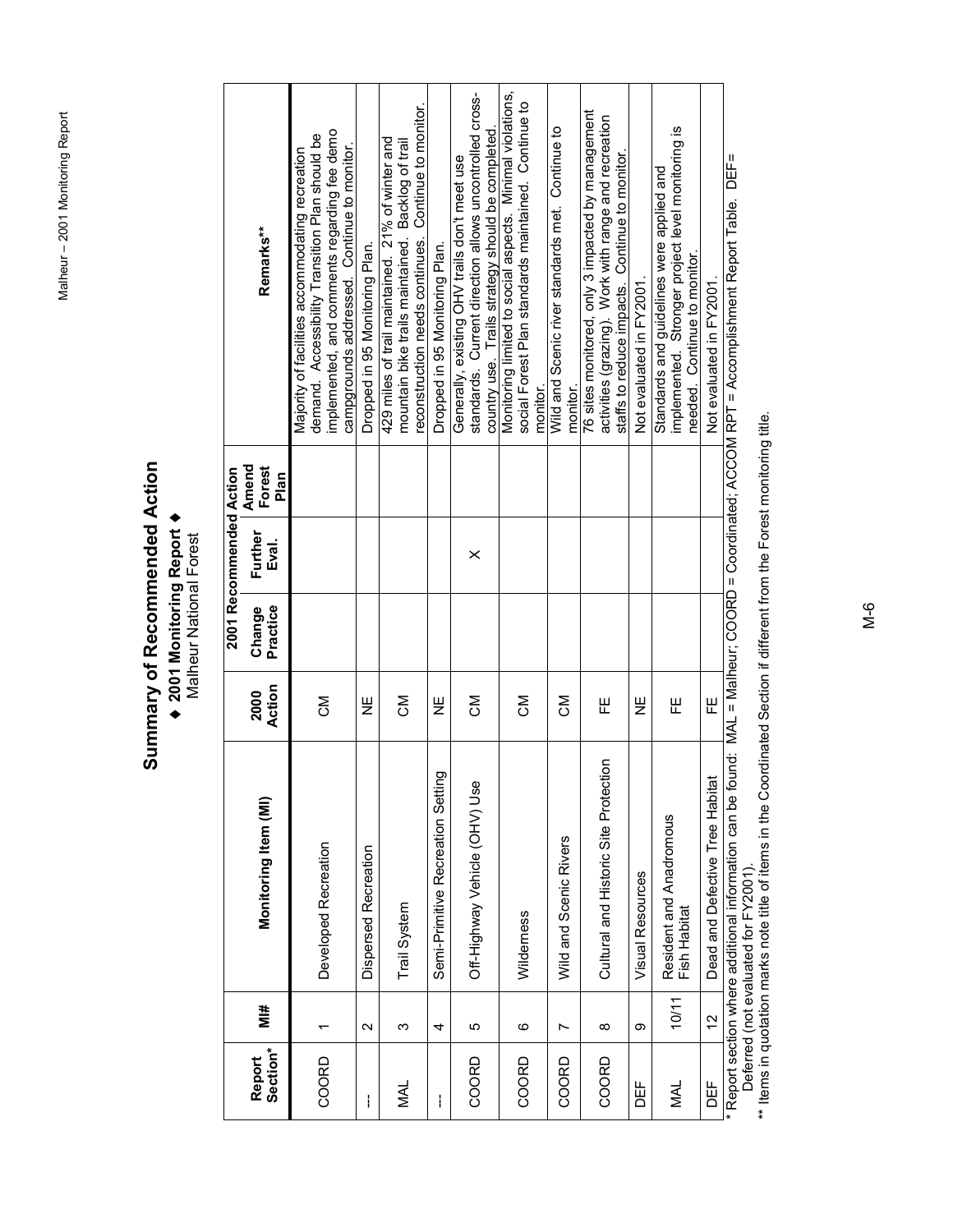|                    |                |                                                  |                |                    | 2001 Recommended Action |                         |                                                                                                                                                                                                       |
|--------------------|----------------|--------------------------------------------------|----------------|--------------------|-------------------------|-------------------------|-------------------------------------------------------------------------------------------------------------------------------------------------------------------------------------------------------|
| Section*<br>Report | i≝             | Monitoring Item (MI)                             | Action<br>2000 | Practice<br>Change | Further<br>Eval.        | Amend<br>Forest<br>Plan | Remarks**                                                                                                                                                                                             |
| COORD              | 13             | Big Game Habitat                                 | Ψ              |                    |                         | $\times$                | Relationships between habitat factors used in the HEI<br>model are not valid. New analysis techniques are<br>"Elk/Deer Habitat". HEI guidelines are being met.<br>needed to address big game habitat. |
| COORD              | $\overline{4}$ | <b>Old Growth Habitat</b>                        | ŠΣ             |                    |                         | $\times$                | planning and implementation. New research indicates<br>Current Forest Plan standards are met during project<br>current standards are inadequate to meet habitat<br>requirements.                      |
| <b>MAL</b>         | 15             | Threatened, Endangered, and<br>Sensitive Species | 뿐              |                    |                         |                         | Management of habitats is meeting Forest Plan<br>standards. Continue to monitor.                                                                                                                      |
| NAL                | $\frac{6}{1}$  | Raptor nests                                     | ŠΣ             |                    |                         |                         | Protective measures included in project development.<br>Continue to monitor.                                                                                                                          |
| 出口                 | စ္             | Range Allotment Status                           | 뿐              |                    |                         |                         | "Allotment Management Planning". Not evaluated in<br><b>FY2001</b>                                                                                                                                    |
| DEF                | 20             | Range Improvements                               | 巴              |                    |                         |                         | Not evaluated in FY2001.                                                                                                                                                                              |
| 出<br>DEF           | $\overline{2}$ | Range AUMs, Utilization, and<br>Condition        | ŠΣ             |                    |                         |                         | "Forage Utilization". Not evaluated in FY2001.                                                                                                                                                        |
| DEF                | 22             | Managing Competing and Unwanted<br>Vegetation    | ŠΣ             |                    |                         |                         | 3<br>.<br>.<br>"Vegetation Management and Noxious Weeds"<br>evaluated in FY2001                                                                                                                       |
| COORD              | 23             | Timber Suitability                               | Ψ              |                    |                         |                         | Continue to monitor.<br>No lands reclassified.                                                                                                                                                        |
| COORD              | $\overline{2}$ | Silvicultural Practices                          | Ψ              |                    |                         |                         | NFMA reforestation requirement. Continue to monitor.<br>"Reforestation". Artificial regeneration above Forest<br>Plan level primarily due to fires. Forest is meeting                                 |
| COORD              | 25             | Reforestation                                    | 쁮              |                    |                         |                         | Combined with item 24.                                                                                                                                                                                |
| COORD              | $\frac{8}{2}$  | Timber Harvest                                   | 山<br>N         |                    |                         | $\times$                | "Harvest Methods and Acres". Harvest acres far below<br>Forest Plan projections                                                                                                                       |
| COORD              | 27             | Timber Offered                                   | Ψ              |                    |                         | $\times$                | "Timber Offered for Sale". Offered volume only 7% of<br>Forest Plan projection.                                                                                                                       |
| COORD              | 28             | Opening Size                                     | 쁮              |                    |                         |                         | "Harvest Methods and Acres". Combined with item 26.                                                                                                                                                   |
| COORD              | 29             | Insects and Disease                              | <b>NO</b>      |                    |                         |                         | budworm. Armillaria, annosus in fir, and blackstain root<br>Only very light defoliation from Western spruce<br>diseases are intensifying. Continue to monitor.                                        |
| <b>HYI</b>         | $\frac{8}{3}$  | Water Resources                                  | <b>NO</b>      |                    |                         |                         | Forest Plan standards related to water resources were<br>met. Continue to Monitor.                                                                                                                    |
| COORD              | $\frac{1}{3}$  | Air Quality                                      | ŠΣ             |                    |                         |                         | standards and MOU agreements were met. Continue<br>"Air Quality and Smoke Management". Forest Plan<br>to monitor.                                                                                     |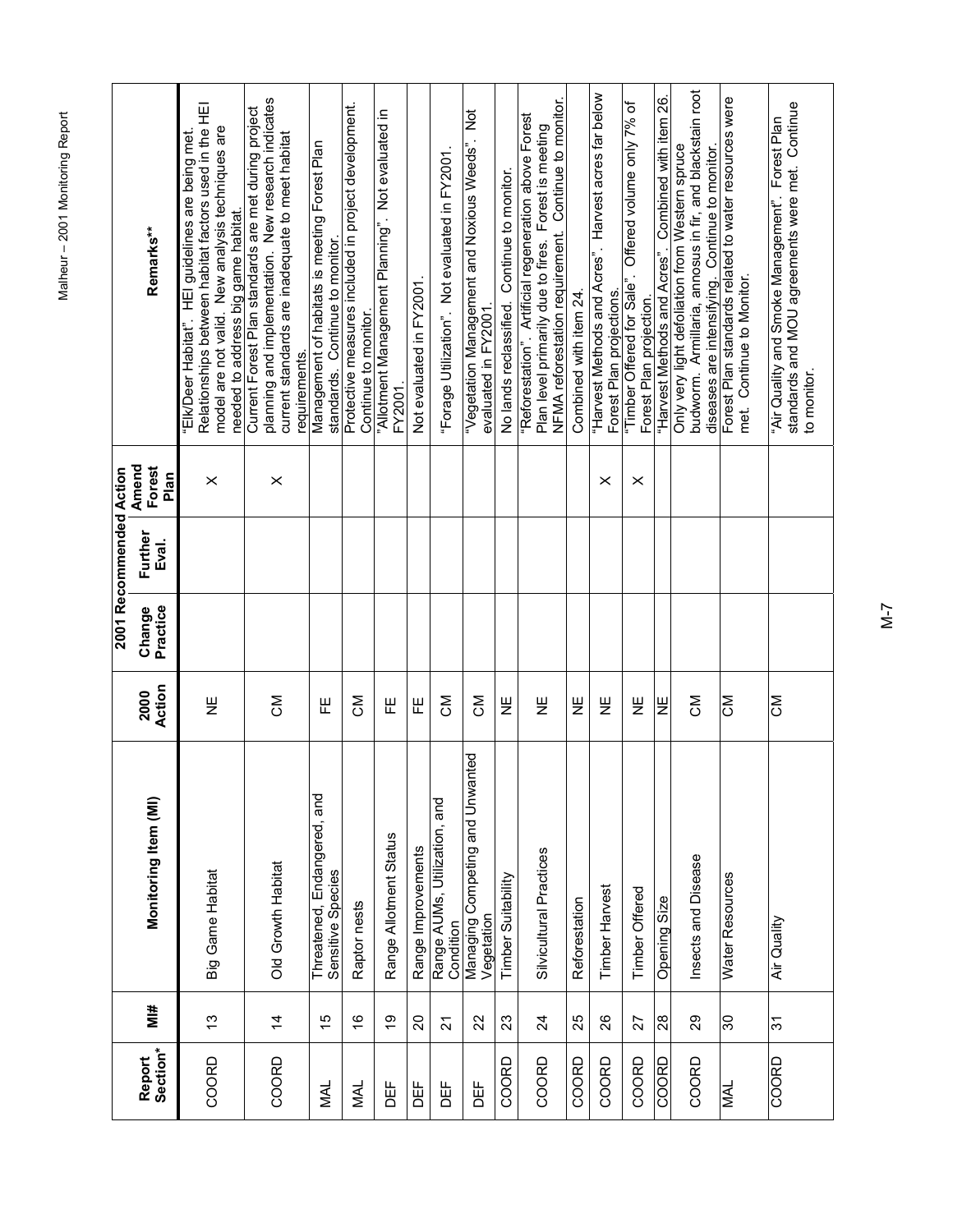|                    |                |                                                          |                     |                    | 2001 Recommended Action |                         |                                                                                                                                                                                              |
|--------------------|----------------|----------------------------------------------------------|---------------------|--------------------|-------------------------|-------------------------|----------------------------------------------------------------------------------------------------------------------------------------------------------------------------------------------|
| Section*<br>Report | #iM            | Monitoring Item (MI)                                     | Action<br>2000      | Practice<br>Change | Further<br>Eval.        | Amend<br>Forest<br>Plan | Remarks**                                                                                                                                                                                    |
| COORD              | 32             | Soils Resources                                          | 巴                   |                    |                         |                         | meeting Forest Plan standards. Over snow harvesting<br>greatly reduced levels of detrimental soil disturbance.<br>BMP implementation generally effective in projects<br>Continue to monitor. |
| COORD              | 33             | Minerals                                                 | ξ                   |                    |                         |                         | All inspected claims met Forest Plan standards and<br>quidelines. Continue to monitor.                                                                                                       |
| <b>DEF</b>         | 34             | Road Mileage and Open Road<br>Density                    | ŠΣ                  |                    |                         |                         | "Roads". Not evaluated in FY2001.                                                                                                                                                            |
| DEF<br>D           | 35             | Administrative Facilities                                | 巴                   |                    |                         |                         | Not evaluated in FY2001.                                                                                                                                                                     |
| COORD              | 36             | Fire for Resource Benefits                               | ሩ                   |                    |                         | $\times$                | "Fire Managed for Resource Benefits". Fire Plan needs<br>to be updated in the Forest Plan revision process.                                                                                  |
| DEF<br>D           | 57             | and<br>Program Budgets, Expenditures,<br>Accomplishments | Ψ                   |                    |                         |                         | "Socio-Economics". Not evaluated in FY2001.                                                                                                                                                  |
| DEF                | 38             | Costs and Values                                         | 쁮                   |                    |                         |                         | "Socio-Economics". Not evaluated in FY2001                                                                                                                                                   |
| DEF<br>D           | 39             | Local Income                                             | 巴<br>$\overline{A}$ |                    |                         |                         | "Socio-Economics". Not evaluated in FY2001.                                                                                                                                                  |
| <b>DEF</b>         | $\overline{a}$ | Local Employment                                         | ⊞ę                  |                    |                         |                         | "Socio-Economics". Not evaluated in FY2001.                                                                                                                                                  |
| DEF                | 4              | Payments to Counties                                     | ΨÞ<br>뿐             |                    |                         |                         | "Socio-Economics". Not evaluated in FY2001.                                                                                                                                                  |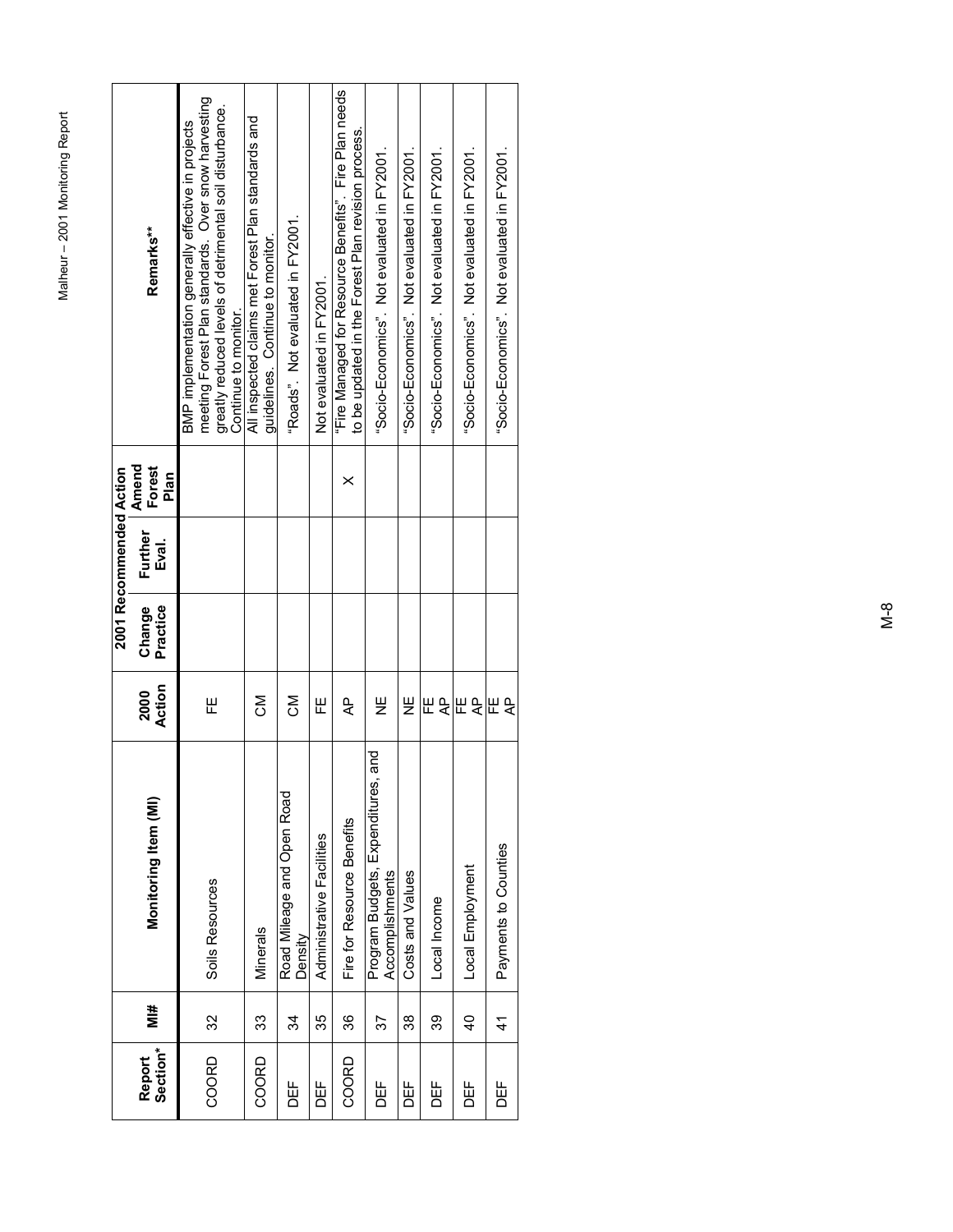### **Trail System Item 3**

*Question: How many miles of trail were maintained, constructed, and reconstructed for each type of trail that exists on the Forest?* 

| <b>TYPE OF TRAIL</b>                                          | TOTAL MILES OF<br><b>TRAIL</b> | <b>MILES MAINTAINED</b><br><b>IN FY2001</b> | MILES CONSTRUCTED/<br><b>RECONSTRUCTED IN FY2001</b> |
|---------------------------------------------------------------|--------------------------------|---------------------------------------------|------------------------------------------------------|
| Wilderness                                                    | 133.6                          | 133.6                                       | o                                                    |
| All-purpose (hiking, horse,<br>mtn biking, and motorized use) | 46.9                           | 52.2                                        |                                                      |
| Non-motorized                                                 | 95.9                           | 78.9                                        | $\Omega$                                             |
| Foot-only (non-wilderness)                                    | 10.9                           | 3.8                                         | O                                                    |
| Barrier-free<br>(handicapped accessible)                      | 2.5                            | 2.5                                         | 0                                                    |
| Mountain bike                                                 | 223.1                          | 32.0                                        | $\Omega$                                             |
| Snowmobile                                                    | 502.5                          | 125.0                                       | $\Omega$                                             |
| Cross-country ski                                             | 17.0                           | 1.2                                         | $\Omega$                                             |
| <b>TOTALS</b>                                                 | 1.032.4                        | 429.2                                       | O                                                    |

### Table M-1 **TRAIL MAINTENANCE**  Malheur National Forest

### *Evaluation and Recommended Action:*

Inventory of existing trails, which would include verification of trail type, mileage, and trail conditions, needs to be accomplished. A Trails Strategy to determine priorities for yearly maintenance needs and scheduling to accomplish deferred maintenance items also needs to be completed.

Trails were generally cleared of down and hazardous logs. It is likely that standards for trail maintenance have not been met for the trails system. Backlog reconstruction needs are evident on some trails, but time and funding are constraints. Not all snowmobile trails were maintained during the season due to scheduling problems with the two local snowmobile clubs and use of the snowmobile trail groomer.

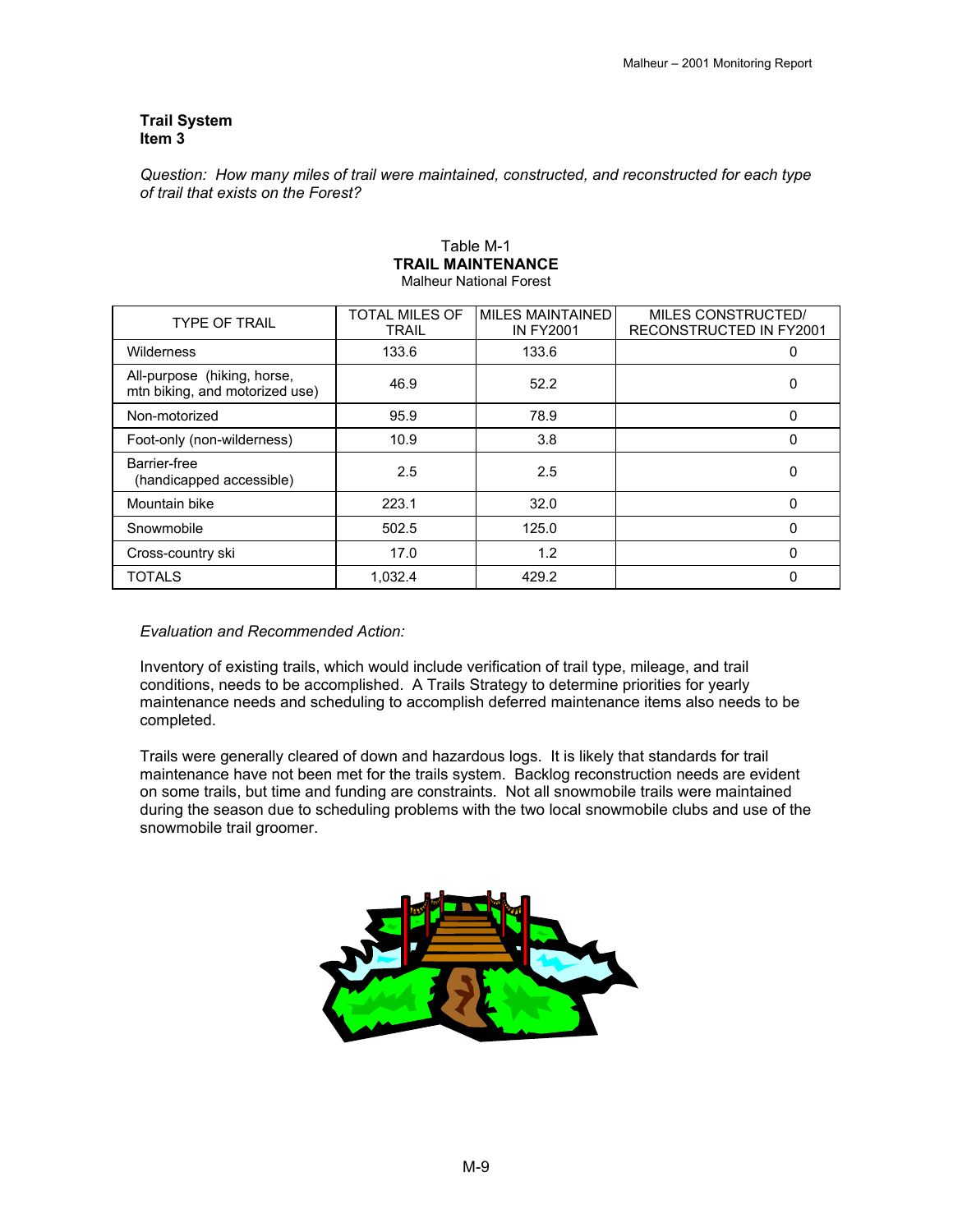### **Resident and Anadromous Fish Habitat Items 10/11**

*Questions: Are Standards and Guidelines for Inland and Anadromous Riparian Areas and related BMPs being applied in MA 3A, 3B, and MA 14 as directed by the Forest Plan? Is the base line data being collected and analyzed for all proposed projects in MA 3A and MA 3B? Are sitespecific desired future conditions being established for fish habitat?*

Standards and guidelines for inland and anadromous riparian areas are being applied across the Forest for all land management areas as directed by the Forest Plan. Desired future conditions are being addressed in each project during the NEPA process through the identification of fish, habitat, and water related issues, the analysis of environmental consequences, and project design criteria. Baseline data are being collected and analyzed for each proposed action, especially those in consultation, which require a more detailed description of the effects to fish habitat and riparian ecosystems. Consultation baseline chapters are updated each year or as additional information is collected. Riparian Management Objectives (RMOs) are being addressed and met using INFISH and PACFISH Standards and Guidelines.

### *Evaluation and Recommended Action:*

 A stronger monitoring and reporting element is needed in the follow-up monitoring of completed projects. This should include an evaluation of the effectiveness of conservation measures and to measure compliance with the Forest Plan standards and guides and management objectives.

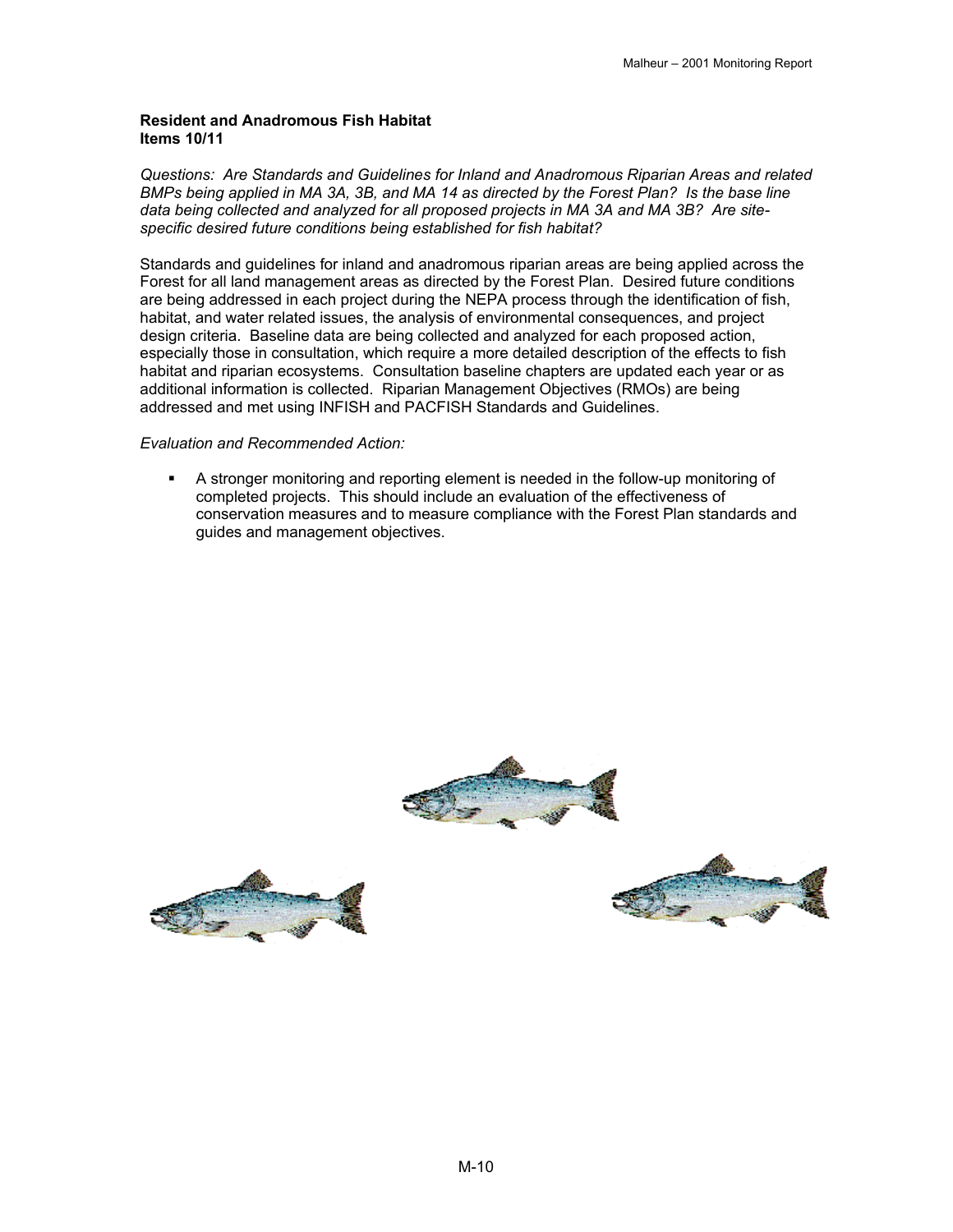### **Proposed, Threatened, Endangered and Sensitive Species Item 15**

*Questions: Are protection and enhancement measures for proposed, threatened and endangered (PETS) species prescribed in site-specific planning efforts implemented as described? Is management of proposed, threatened and endangered species across the Forest meeting Forest Plan Standards and Goals and objectives of recovery plans? What are the population and distribution status and trend for these species? Are Biological Evaluations (BEs) being prepared and are prescribed protection and enhancement numbers being implemented?*

### Aquatic species

Management of habitats for PETS is meeting all Forest Plan standards and objectives for recovery. This is being done through project analysis in the NEPA process and in Section 7 ESA consultation with the consultation agencies. BE documents are being prepared for each proposed action during the NEPA process for all Forest species as appropriate, and the analyses are being conducted to meet Forest Plan standards.

Population trends and distribution status are stable with some population distribution expansion being noted in field survey reports. General habitat condition is improving with increased awareness, and as effective protection measures and design criteria are implemented with field projects. PETS species and habitat conditions are stable with an upward trend.

### Terrestrial species

*Bald Eagles*: Approximately 60 acres of precommercial thinning occurred on the Emigrant Creek Ranger District near a bald eagle nest site and winter roosting area. Final treatment of thinning has not yet occurred and may be completed in FY2002.

Results from the winter/early spring Harney basin eagle roost monitoring indicated roughly a 30 percent increase in bald eagles using National Forest and adjoining land eagle roosts. Five bald eagle winter roosts on the Malheur National Forest have been monitored over ten years. Two winter bald eagle roost sites on the former Snow Mountain RD have not been used recently by bald eagles. These two roosts were located in an old burn and the roost trees most likely have fallen.

Biological Evaluation for a 65,000-acre planning area in Silvies Canyon was prepared and the draft was submitted in February 2001. Fuels treatment adjacent to an occupied bald eagle nest was planned with seasonal restrictions to protect the birds during the nesting season. Two potential bald eagle roost sites were identified, and precommercial thinning was proposed in the Silvies Roadless Area to maintain and protect the sites from stand replacement fires and diseases.

On the Blue Mountain Ranger District no management activities occurred in bald eagle habitat in 2001. The Grant County Bird Club reported a new nest along the Middle Fork John Day River in spring 2001. Blue Mountain Ranger District monitored this nest, but no activity was seen at the nest after its discovery.

*Wolverines and Fishers (forest carnivores)*: Even though the Emigrant Creek RD does not contain denning habitat for the above sensitive carnivore species, habitat enhancement for transitory animals was improved in FY2001 with various road closures and road decommissioning. Approximately 30 miles of road were closed to vehicular traffic, which will reduce harassment and disturbance to most wildlife species. Roads were closed for watershed and wildlife concerns.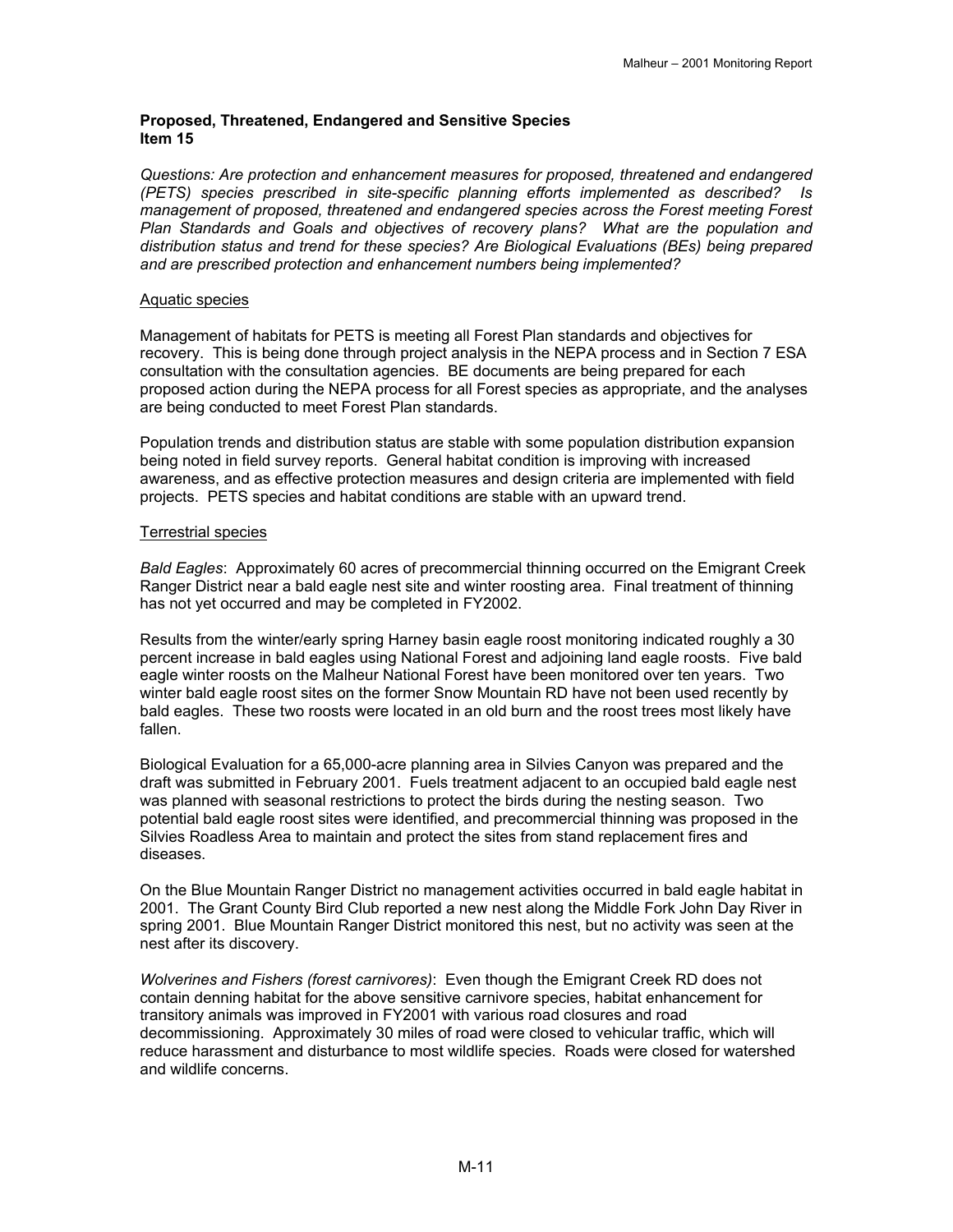*Canada Lynx:* An analysis on the Blue Mountain RD for one environmental assessment (Crawford) was done in 2001, but the decision was not completed until FY2002. The Lynx Conservation and Assessment Strategy (Ruediger et al. 2000) was implemented for the project. Consultation was completed in FY2001. Consultation for ongoing projects, such as timber sales and silviculture projects that were sold or planned prior to the lynx listing, and grazing, was completed using a forest wide Biological Assessment. Lynx surveys were conducted using the R-6 protocol in identified lynx habitat on the Blue Mountain and Prairie City Ranger Districts. No lynx sightings were documented.

Biological evaluations are prepared for threatened, endangered, proposed, and sensitive species for all projects, but projects have not been monitored to confirm that the prescribed protection and enhancement activities have been implemented, nor is monitoring planned.

### *Evaluation and Recommended Action:*

- Watershed level surveys are recommended for documenting the current conditions relative to PETS habitats and population trends.
- A greater effort is needed to develop survey methods to identify and protect migratory birds and nesting habitat in compliance with migratory bird treaty act.

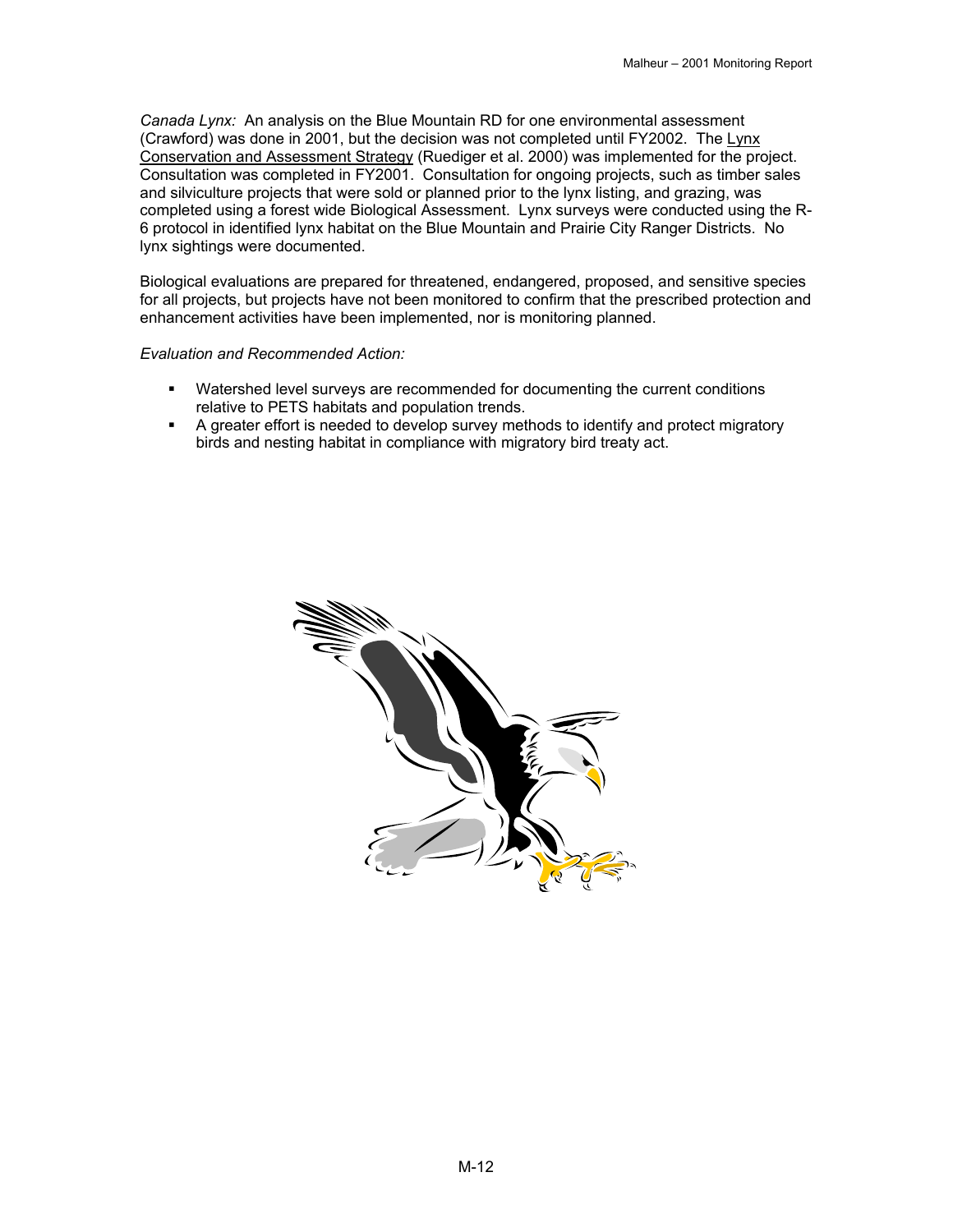### **Raptor Nest Sites Item 16**

*Questions: Are prescriptions for raptors nest site protection and associated fledgling areas or similar measures identified in site-specific planning efforts and are these measures implemented as described following management activities? Were the protection measures implemented successful in meeting Forest Plan Objectives?*

*Goshawk:* On the Emigrant Creek RD one goshawk post fledgling area (PFA) was marked for commercial thinning. This area was also inventoried for goshawks but none were found. Marking implementation was evaluated and leaving more wildlife tree clumps was recommended. Protection measures are pending the outcome of an appeal on the proposed activity. Elsewhere on the district two new goshawk nests were found during surveys. Protection measures will be implemented in future planning activities.

One goshawk PFA was established while planning the Crawford project on the Blue Mountain RD. This project has not been implemented; however, protective measures were included in the implementation plan and are being included in the timber sale contract. Protective measures for all other known nest sites were also included in the implementation plan and contract. Measures to protect nests found during implementation were included in the implementation plan and are planned to be in the contract.

*Sharp-shinned hawk:* One sharp-shinned hawk was found at the edge of a RHCA on the Emigrant Creek RD. Protective measures will be evaluated pending nest site selection in FY 2002. Since this site is located on the former Snow Mountain RD portion of the Emigrant RD, Ochoco Forest Plan standards will be implemented. There will be a five chain no cut area around the nest tree with seasonal restrictions on the log haul route near the nest site.

On the Blue Mountain RD one sharp-shinned hawk nest was found on the boundary of a timber sale (Parish) harvest unit that was under contract. Through negotiations with the contractor, the nest was protected by identifying a 15-acre nest site, including about 3 acres inside the harvest unit; the remainder of the habitat was outside the harvest unit. This nest site was not known during project planning and protective measures were not specified in the planning or implementation document. The nest site has not been monitored since harvest occurred.

All known goshawk territories were monitored, and all recently active other raptor nest sites, such as red-tailed hawks, great gray owl, and osprey nest sites, were monitored for occupancy and productivity. Only the sites mentioned above had management activities.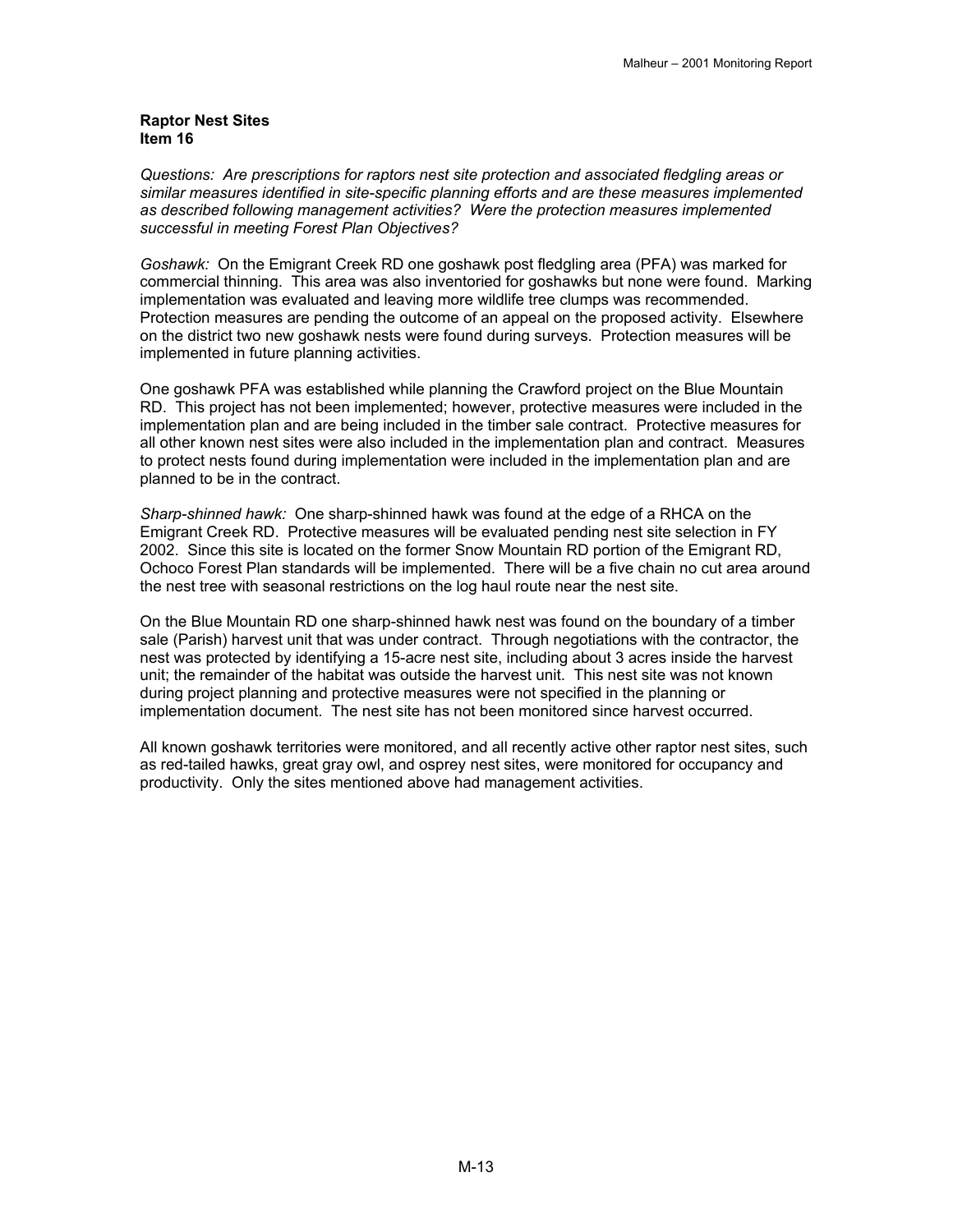### **Water Resources Item 30**

*Question: Is the Forest complying with the Clean Water Act and the MOU with the State of Oregon by properly implementing Forest Plan Standards for the protection of water resources? (Forest-wide Standards 117-120 and applicable Management Area specific standards)* 

Federal actions across the Forest followed Forest Plan standards for the protection of water resources. These standards comply with the Clean Water Act and the MOU with the State of Oregon. Site-specific BMP's and design criteria, as well as monitoring, were identified during environmental analysis for various projects including timber sales, road maintenance, road decommissioning, culvert removal, etc., in conformance with the Clean Water Act (see Item 32 Soil Resources for BMP monitoring results). Also, long-term water quality (stream temperature), riparian planting, and riparian hardwood protection sites were monitored.

In FY2001, the Forest was involved in several efforts to address water quality limited water bodies. In the Upper Middle Fork John Day River (5th field watershed) initial mid-scale (photo interpretation) riparian delineation, channel characterization and riparian cover mapping was finalized on roughly 250 miles of streams and 2,766 acres of riparian areas. During this past field season, numerous riparian delineations were field verified, and stream shade information was collected along various perennial stream reaches. All of this information is vital to the development of a WQRP by the Forest, and coincides with the States TMDL efforts underway within the watershed. Furthermore, the Forest completed the Silvies Canyon and Upper Silvies River Watershed Assessments, both of which address water quality limited streams and provide recommendations for water quality improvement.

### *Evaluation and Recommended Actions:*

- Schedule site visits to timber sales and/or other projects (slash treatment, culvert replacement, road decommissioning, riparian hardwood planting, etc.) on all Districts in 2002.
- Place emphasis on reporting results from project level monitoring this involves various personnel at both the District and Forest offices.
- In the Upper Middle Fork John Day River Watershed, complete further field verification, as well as data gathering at sites thought to be near their potential, in order to finalize a WQRP for the watershed. Continue working cooperatively with the States TMDL efforts in the watershed.